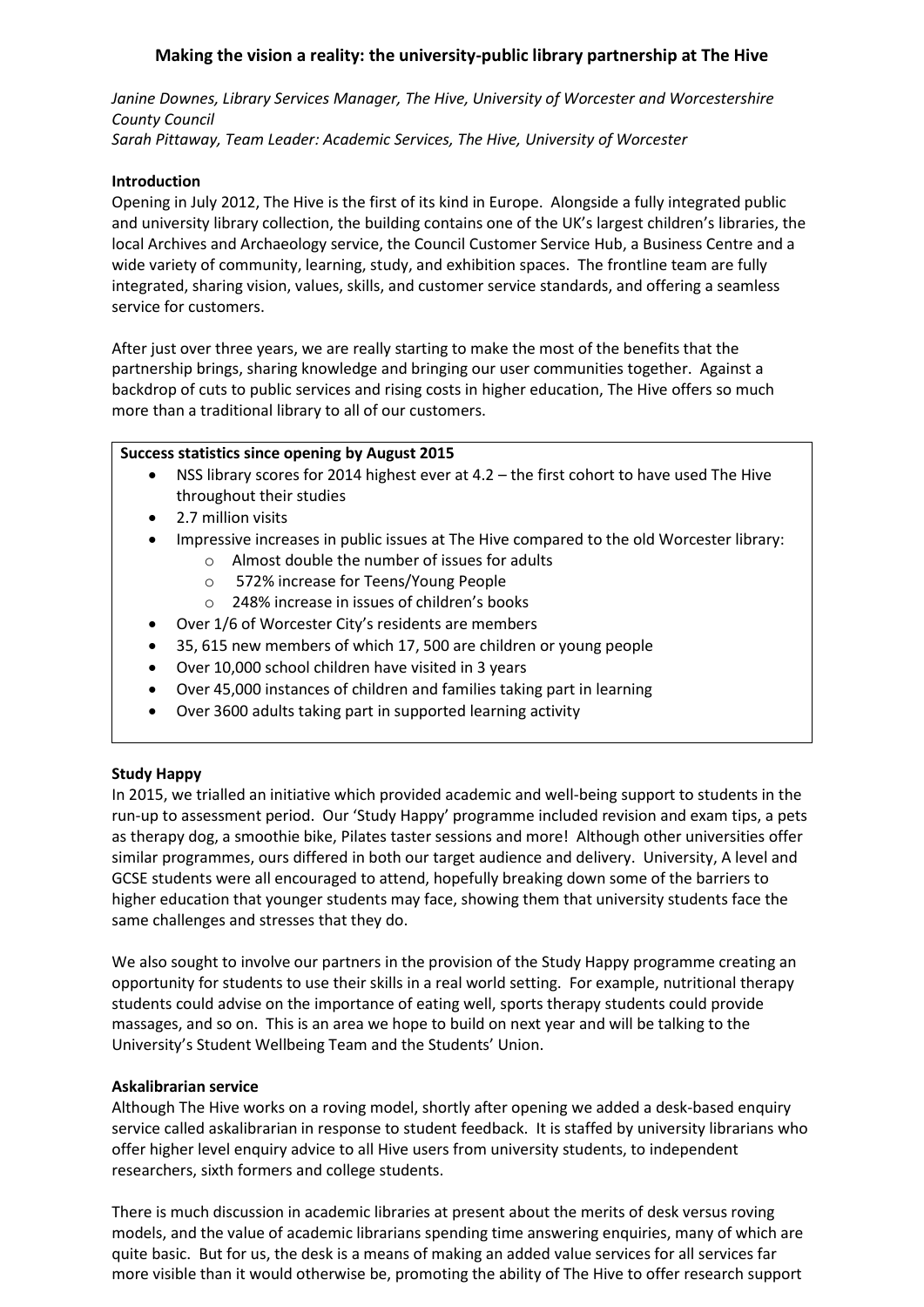to a range of users. It also ensures that academic library staff spend time with all users, not just the university community, enhancing our service integration. These staff also run a variety of 'bitesize' training sessions to upskill front of house staff.

#### **New research opportunities**

The Hive offers a unique environment in which to host and pursue cutting edge research from a range of disciplines. A longitudinal Social Return on Investment (SROI) study is due out in October, which was commissioned to evaluate the impact of The Hive. One of our Business School academics, Richard Nicholls, will be using The Hive to do research on customer to customer interaction, exploring how age, class and societal difference impact on the service environment. For example, how might an elderly person be affected by the behaviour of young people ahead of them in a queue and how does this affect the way they interact with services? Meanwhile, one of our Health and Society academics, Claire Bennett, is hoping to conduct a project about parent's understanding of and responsibility for their children's access to the internet. This is ideal in a library environment where parents are not usually present and their sense of responsibility is diminished by physical distance.

#### **Working with students**

A real strength of The Hive is the focus we put on students, both those from the University and the wider community. The Hive offers students the opportunity to work in real life situations, putting their skills to use and learning more. Examples include our Student Mentor project and Earn as you Learn schemes. Interactive storytimes known as 'Rat-a-Tat Tales' are enhanced by Performing Arts students who develop resources and deliver sessions, as well as helping staff gain confidence in performance A partnership with the Centre for Early Years will bring students in to The Hive to evaluate the Children's Library for learning and play in the under-fives and provide opportunities for them to work with families in context. Student teachers have also been involved in the development and delivery of the schools programme at The Hive as part of a 'Beyond the Classroom' module. We employed students from Youth and Community courses (among others) to work with the large numbers of young people who frequent The Hive, providing signposting to other services and activity.

We are one of the sector leaders in the relatively new field of student engagement, with a post dedicated to working with university students, involving them as partners and working with them to evaluate and enhance service design and delivery. This is a very new area for us, but early wins have been new Student Ambassadors and our very own mascot, Reffie the Raptor, designed and created by students themselves.

University of Worcester students can use all these voluntary opportunities on their V-Record<sup>1</sup> and both voluntary and paid opportunities can be logged on their Worcester Award<sup>2</sup>, an employability award run by the university's Careers department.

#### **Events connecting communities**

The partnership allows us to access expertise to provide a full and vibrant programme of events at a time when funding cuts challenge other libraries.<sup>3</sup> The University of Worcester is able to showcase its work in a busy public environment which fits with the University's strategic vision to 'to make a transformational contribution to the positive development of the cultural, social and economic life of the city of Worcester and our wider region'.<sup>4</sup>

The University's professoriate lead public lectures on such diverse events as, 'Jam and Jerusalem', and 'Health and children's literature'. Exhibitions and performances have included final shows by university students, artist and musicians in residence, and public art. We have a very popular Code Club and Coding workshops for children, which provided another opportunity for university staff to try out their research on storytelling through code for the under-fives.

A recent success was a Dementia Awareness Day, run in partnership with the Dementia unit at the University and the NHS, combining practical advice with personal and moving stories from local people who had lived with loved ones with dementia.

And finally, the ever popular Beeline storytelling festival! Organised by the University for schools across the County for several years, The Hive now hosts popular public events for this growing